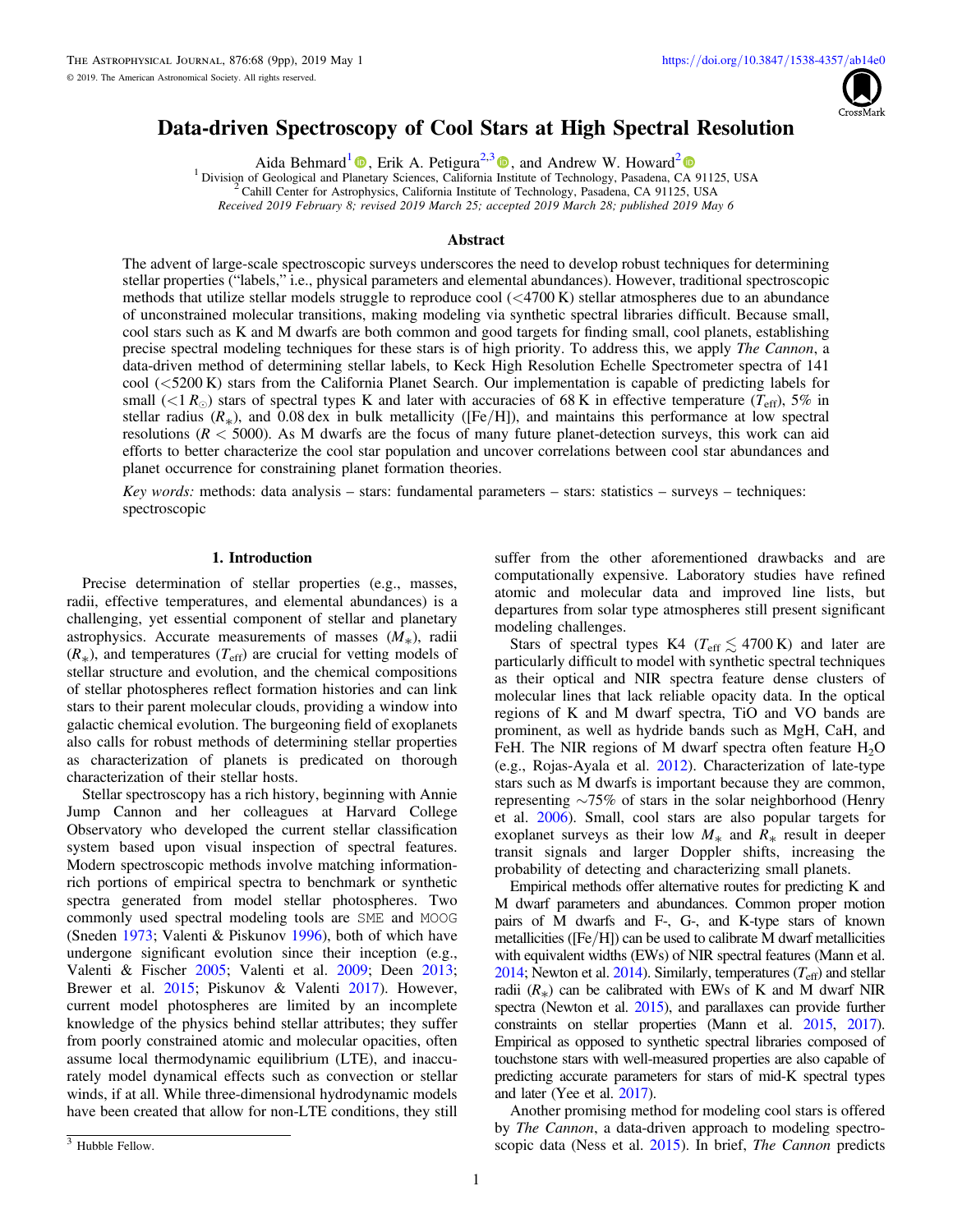stellar parameters and elemental abundances from spectroscopic data via a two-step process: a "training step" where the spectra for a set of reference objects with well-determined parameters and/or abundances are used to construct a predictive model of the flux, and a "test step" where the model is used to infer those of objects given their spectra. Unlike traditional spectroscopic modeling methods, The Cannon makes no use of physical stellar models, and does not require an accompanying library of synthetic spectra for reference. Here, we modify *The Cannon* to optimize parameter and elemental abundance predictions for K and M dwarfs with High Resolution Echelle Spectrometer (HIRES) spectra.

Throughout this work, we refer to stellar parameters and elemental abundances ( $T_{\text{eff}}$ ,  $R_*$ , and [Fe/H]) as "labels" to be consistent with previous literature on The Cannon (e.g., Ness et al. [2015](#page-7-0); Casey et al. [2016](#page-7-0); Ho et al. [2017](#page-7-0)) and to adhere to machine learning/supervised methods terminology. We evaluate The Cannon's ability to predict stellar labels in our cool star sample with cross-validation experiments. Cross-validation was carried out by dividing a reference set of cool stars with well-determined labels into training and validation sets. The reference set is pulled from a library compiled by Yee et al. ([2017](#page-8-0); see Section 2 for more details). Performance was evaluated by examining how well Cannon-predicted labels for the validation set matched those reported in the library. In Section 3, we present *The Cannon*, and outline our implementation and its performance on our cool star sample in Section [4.](#page-3-0) We find that *The Cannon* can predict labels with precisions of 68 K in  $T_{\text{eff}}$ , 5% in  $R_*$ , and 0.08 in [Fe/H] (dex). Discussion of the results is presented in Section [5](#page-6-0).

# 2. Cool Star Sample

Our spectral library was compiled by Yee et al. ([2017](#page-8-0)) and consists of 404 touchstone stars originating from several source catalogs that span the spectral types ∼M5–F1 ( $T_{\text{eff}} \approx$ 3000–7000 K,  $R_* \approx 0.1$ –16 $R_{\odot}$ ). The stars have spectra obtained from HIRES at the Keck I 10 m telescope (Vogt et al. [1994](#page-8-0)) as part of the California Planet Search (CPS). For more details on CPS, see Howard et al. ([2010](#page-7-0)). The HIRES spectra are highresolution ( $R \approx 60,000$ ) and high signal-to-noise ratio ( $S/N >$ 40/pixel, with ∼80% having S/N > 100/pixel). The spectra originate from the middle HIRES detector CCD chip and contain 16 spectral orders. The HIRES blaze function has been removed and the spectra registered onto a common wavelength scale ( $\lambda =$ 4990–6410 Å) uniform in  $\Delta$ log $\lambda$  to ensure that linear velocity shifts correspond to linear pixel shifts (Yee et al. [2017](#page-8-0)). We confined the wavelength range to 13 orders ( $\lambda = 4990{\text -}6095$  A) to avoid redder portions of the middle HIRES CCD chip that are more affected by tellurics.

To isolate a cool star sample composed of K and M dwarfs, we employed radius and temperature cuts of  $T_{\text{eff}} < 5200 \text{ K}$  and  $R_* < 1 R_{\odot}$ , leaving 141 stars. These cool stars are primarily drawn from the catalog described in Mann et al. ([2015](#page-7-0)) with  $T_{\text{eff}}$ ,  $R_*$ , and [Fe/H] determined from a combination of spectrophotometry, SED modeling, Gaia parallaxes, and EW empirical relations (quoted uncertainties of 60 K, 3.8%, and 0.08 dex, respectively). A smaller subset originate from the catalog compiled by von Braun et al. ([2014](#page-8-0)), and have interferometrically determined  $R_{*}$  (quoted uncertainties of  $\langle 5\% \rangle$ . Many of the early K dwarfs in the sample have  $T_{\text{eff}}$ and [Fe/H] determined from LTE spectral synthesis carried out by Brewer et al. ([2016](#page-7-0)) with SME (quoted uncertainties of 60 K



Figure 1. Domain of  $T_{\text{eff}}$ ,  $R_*$ , and [Fe/H] for our reference sample of 141 cool stars pulled from the library outlined in Yee et al. ([2017](#page-8-0)). The cool stars have temperatures and radii that satisfy  $T_{\text{eff}} < 5200 \text{ K}$  and  $R_* < 1 R_{\odot}$ .

and 0.05 dex, respectively), while the sample mid to late K dwarfs have  $T_{\text{eff}}$ ,  $R_*$ , and [Fe/H] determined from a combination of spectrophotometry, SED modeling, parallaxes, and SME analysis carried out by Yee et al. ([2017](#page-8-0)) (quoted uncertainties of 5%, 7.4%, and 0.1 dex, respectively). Because most of these catalogs do not provide a complete set of  $T_{\text{eff}}$ ,  $R_*$ , and  $[Fe/H]$  values, Yee et al.  $(2017)$  $(2017)$  $(2017)$  conducted an isochrone analysis using Dartmouth stellar models (Dotter et al. [2008](#page-7-0)) to obtain a homogeneous label set, and took uncertainties as the 5th and 95th percentiles of the MCMC distributions that resulted from fitting to the stellar model grids. The  $T_{\text{eff}}$ ,  $R_{*}$ , and [Fe/H] domain of the cool star sample is illustrated in Figure 1. For more details on any of the library catalogs or the isochrone analysis procedure, see Yee et al. ([2017](#page-8-0)).

# 3. The Cannon

# 3.1. Preparing HIRES Spectra for The Cannon

To prepare the spectral library for The Cannon, we must ensure that the spectra satisfy certain conditions; the spectra must share a common wavelength grid, be shifted onto the rest wavelength frame, share a common line-spread function, and be continuum-normalized via a method independent of  $S/N$ (Ness et al. [2015](#page-7-0)). The first two conditions are already satisfied for the library spectra, and we can assume that they effectively share a line-spread function, though there may be negligible variation due to variable observation seeing conditions. To carry out normalization, we applied error-weighted, broad Gaussian smoothing with

$$
\bar{f}(\lambda_0) = \frac{\sum_j (f_j \sigma_j^{-2} w_j(\lambda_0))}{\sum_j (\sigma_j^{-2} w_j(\lambda_0))},\tag{1}
$$

where  $f_j$  is the flux at pixel j of the wavelength range,  $\sigma_j$  is the uncertainty at pixel j, and the weight  $w_i$  ( $\lambda_0$ ) is drawn from a Gaussian:

$$
w_j(\lambda_0) = e^{-\frac{(\lambda_0 - \lambda_j)^2}{L^2}}, \tag{2}
$$

where  $L$  was chosen to be 3 Å. If larger  $L$  values are chosen for HIRES spectra, continuum-normalization begins to remove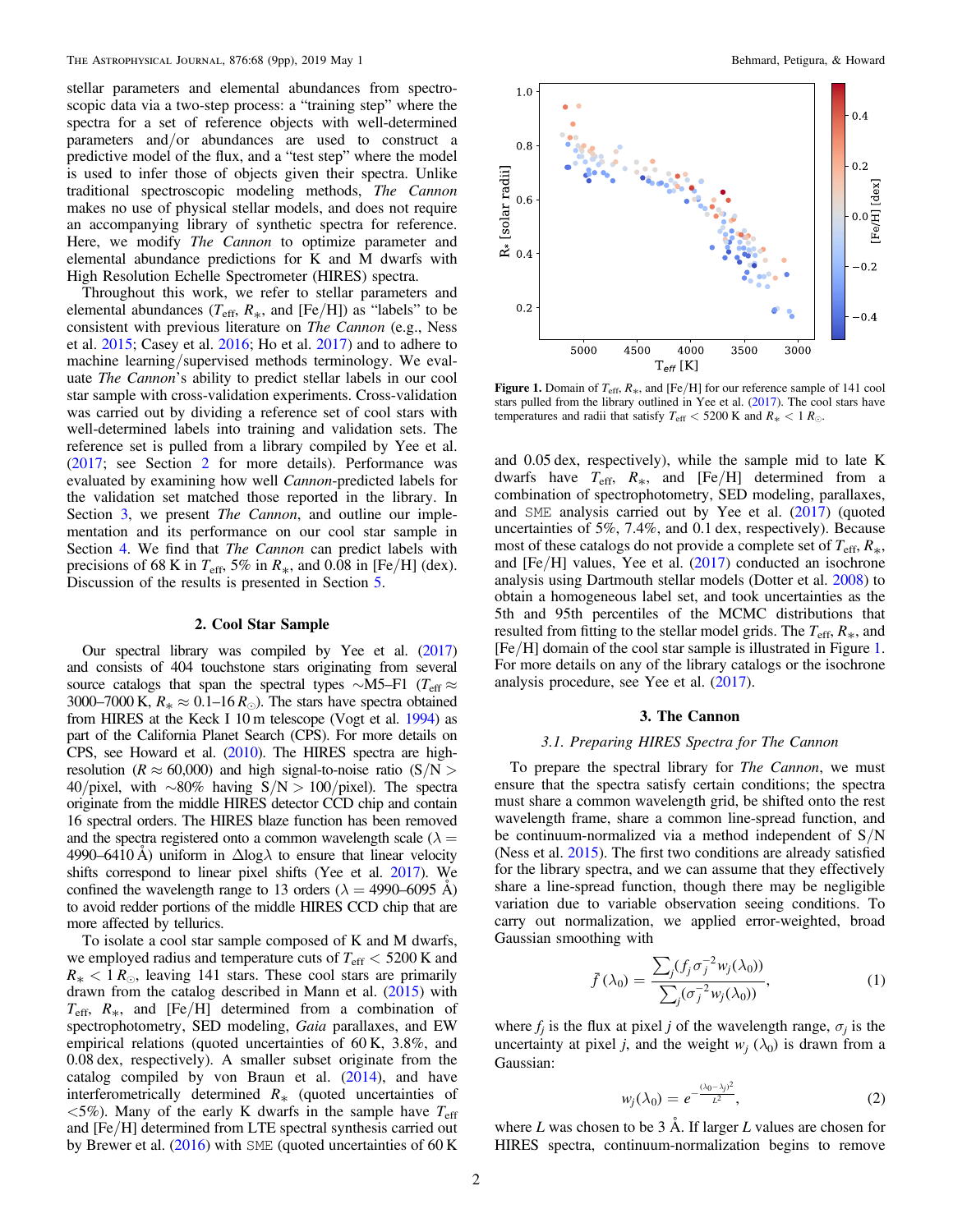<span id="page-2-0"></span>

Figure 2. HIRES spectrum of a reference sample star (HD 100623) before and after normalization. The top panel shows the prenormalized spectrum overlaid with the Gaussian-smoothed version of itself in red, while the bottom panel shows the normalized spectrum after the Gaussian-smoothed signal was divided out. The displayed wavelength region ( $\lambda = 5400-5600$  Å) is a subset of the full wavelength range and was chosen for better visualization of the spectrum and accompanying Gaussiansmoothed curve.

high-resolution features. For reference, Ho et al. ([2017](#page-7-0)) used a width of  $L = 50$  Å to normalize low-resolution Large Sky Area Multi-Object Fibre Spectroscopic Telescope (LAMOST) spectra ( $R \approx 1800$ ). The Gaussian smoothing procedure is illustrated in Figure 2.

# 3.2. Training Step

We used *The Cannon 2*, the second implementation of *The* Cannon developed by Casey et al. ([2016](#page-7-0)). Hereafter, we will refer to The Cannon 2 simply as The Cannon. This version builds upon the original with additional features that are designed to aid prediction of a larger label set including elemental abundances that go beyond bulk metallicity ([Fe/ H]), such as regularization.

As outlined in Section [1,](#page-0-0) in the training step, *The Cannon* uses a set of reference objects with well-determined labels to construct a predictive model of the flux at every pixel of the wavelength range that is a function of the stellar labels. Model construction is based on two assumptions: that continuumnormalized spectra with identical labels look identical at every pixel, and that the flux at every pixel in a spectrum changes continuously as a function of the stellar labels. While The Cannon can be trained on any set of empirical spectra and their labels, the resultant model will only be capable of predicting labels for spectra with properties that are represented in the training set. In other words, The Cannon is not able to accurately extrapolate outside the training set parameter space, so the training set spectra must be representative of the test set spectra in order to predict accurate label values. It is also important to note that the Cannon-predicted labels will only be as accurate as those of the training set.

The flux model  $f_{in}$  for a spectrum *n* at pixel *j* can be written as

$$
f_{jn} = \mathbf{v}(l_n) \cdot \boldsymbol{\theta}_j + e_{jn} \,, \tag{3}
$$

where  $\theta_i$  is the set of spectral model coefficients at each pixel j and  $v(l_n)$  is a function of the label list  $l_n$  that is unique for each spectrum *n*. The function  $v(l_n)$  is referred to as the "vectorizer" which can accommodate functions that are linear in the coefficients  $\theta_i$ , but not necessarily simple polynomial expansions of the label list  $l_n$ . The noise term is described by  $e_{in}$  and can be taken as sampled from a Gaussian with zero mean and variance  $\sigma_{jn}^2 + s_j^2$  where  $\sigma_{jn}^2$  is the uncertainty reported on the input HIRES spectra (flux variance) and  $s_j^2$  is the intrinsic scatter of the model at each pixel  $j$ . This intrinsic scatter can be likened to the expected deviation of the model from the spectrum at *i*.

To determine the optimal model labels  $(\theta_j, s_j^2)$ , we can relate the flux model to a single-pixel log-likelihood function:

$$
\ln p(f_{jn}|\theta_j, \nu(l_n), s_j^2) = -\frac{[f_{jn} - \nu(l_n) \cdot \theta]^2}{\sigma_{jn}^2 + s_j^2} - \ln(\sigma_{jn}^2 + s_j^2) - \Lambda Q(\theta), \qquad (4)
$$

where  $\Lambda$  is a regularization parameter and  $O(\theta)$  is a regularizing function that encourages the model coefficients  $\theta_i$  to take on zero values, resulting in a simpler model that is less prone to overfitting. In the case of L1 regularization implemented within The Cannon, the regularizing function takes the form

$$
Q(\theta) = \sum_{j=0}^{J-1} |\theta_j|.
$$
 (5)

L1 regularization was chosen because *The Cannon* is designed for predicting large sets of elemental abundances, and it is reasonable to assume that only one or a few elemental abundances will affect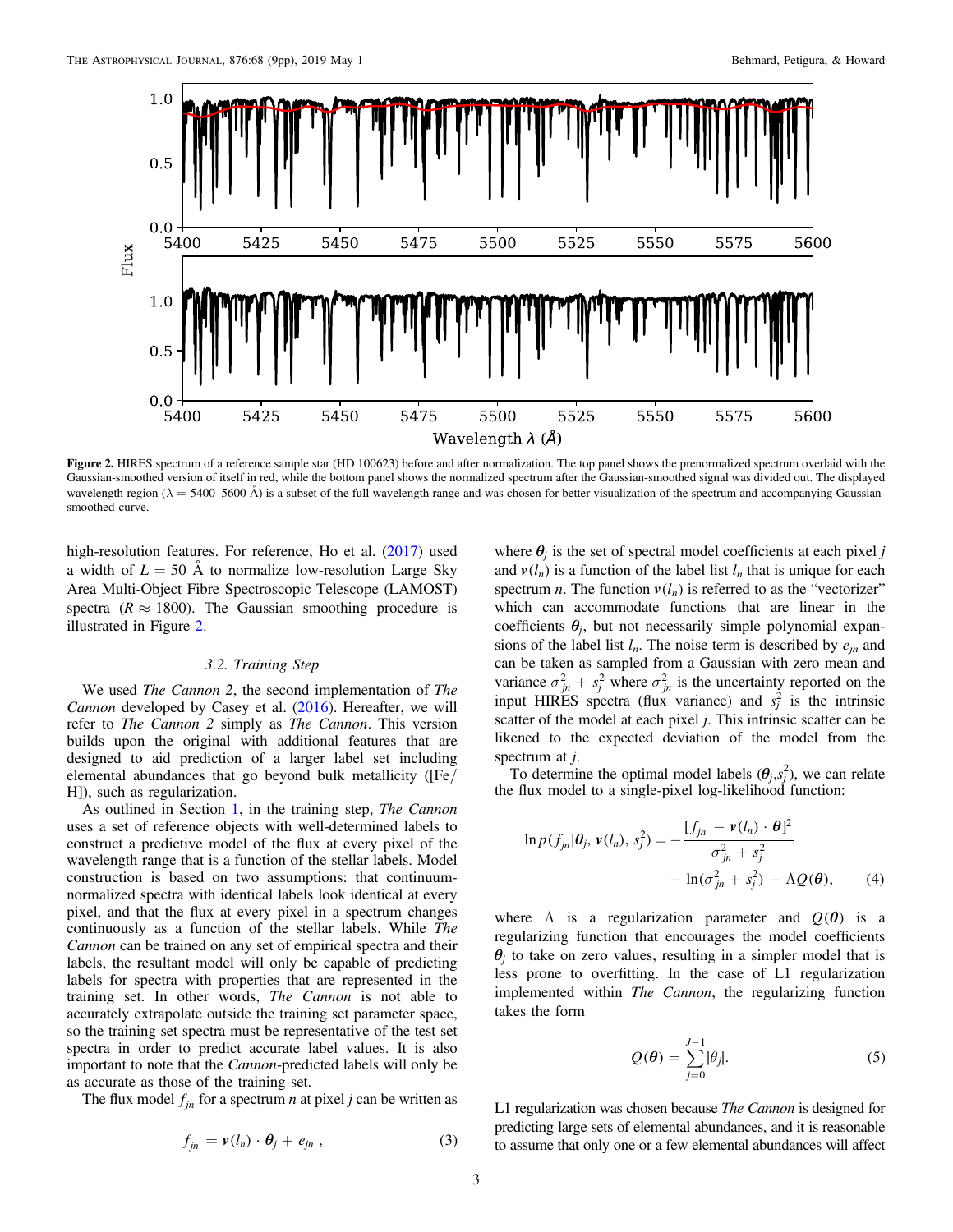<span id="page-3-0"></span>

**Figure 3.** Synthetic spectra generated via SpecMatch-Syn under the same  $T_{\text{eff}}$ , log g, and [Fe/H] conditions  $(T_{\text{eff}} = 4000 \text{ K}$ , logg = 4.5 cm s<sup>-2</sup>, [Fe/H] = 0.2 dex) but with varying amounts of additional broadeni

the flux at a single pixel of the wavelength range. For more details on regularization or the model itself, see Casey et al. ([2016](#page-7-0)).

In the training step, the log-likelihood is maximized via the Broyden–Fletcher–Goldfarb–Shanno algorithm to derive the best-fit model coefficients  $\theta_j$  and intrinsic scatter  $s_j^2$ :

$$
\boldsymbol{\theta}_j, s_j^2 \leftarrow \underset{\boldsymbol{\theta}, s_j}{\text{argmax}} \left[ \sum_{n=0}^{N-1} \ln p(f_{jn} | \boldsymbol{\theta}_j, \boldsymbol{v}(l_n), s_j^2) \right]. \tag{6}
$$

Plugging in the explicit form of the log-likelihood (Equation  $(4)$  $(4)$  $(4)$ ) leads to

$$
\theta_j, s_j^2 \leftarrow \underset{\theta, s_j}{\operatorname{argmax}} \left[ \sum_{n=0}^{N-1} - \frac{[f_{jn} - \nu(l_n) \cdot \theta]^2}{\sigma_{jn}^2 + s_j^2} - \sum_{n=0}^{N-1} \ln(\sigma_{jn}^2 + s_j^2) - \Lambda Q(\theta) \right].
$$
\n(7)

# 3.3. Test Step

In the test step, we set the model labels  $(\theta_j, s_j^2)$  to the optimized values determined during the training step at every pixel *j*, and fit for the label list  $l_n$  for each star *n* that minimizes the log-likelihood:

$$
l_n \leftarrow \underset{l_n}{\text{argmin}} \left[ \sum_{j=0}^{J-1} - \frac{[f_{jn} - \nu(l_n) \cdot \theta]^2}{\sigma_{jn}^2 + s_j^2} \right]. \tag{8}
$$

Optimization of the log-likelihood in the test step is carried out via weighted least squares.

# 4. The Cannon Performance

#### 4.1. Building Intuition with Synthetic Spectra

Before running The Cannon on our cool star sample, we sought to establish a measure of baseline performance. We did this by constructing a sample of synthetic spectra that mimics the cool star sample: 141 "stars" with the same label values as the true cool sample. Because the labels of the synthetic spectra, by definition, lack uncertainty, they can provide a sense of how well The Cannon performs under perfect conditions. The synthetic spectra are generated from the publicly available code SpecMatch-Syn, which fits five regions of optical spectra by interpolating within a grid of model spectra from the library described in Coelho et al. ([2005](#page-7-0)). For more details on SpecMatch-Syn, see Petigura ([2015](#page-8-0)). See Figure 3 for examples of synthetic spectra.

We tested the validity of *Cannon*-predicted labels through a bootstrap leave-one-out cross-validation scheme where we trained the spectral model on all objects in the synthetic spectral sample but one, and predicted labels for the object that was left out. We carried out this scheme iteratively to pass through the entire sample and predict labels for every object. Following the work of Ness et al. ([2015](#page-7-0)) and Casey et al. ([2016](#page-7-0)), we began with a spectral model in which the label list  $l_n$ was quadratic in the labels, resulting in the following label list:

$$
l_n \equiv [1, T_{\rm eff}, R_*, [\rm Fe/H], T_{\rm eff}^2, T_{\rm eff} \cdot R_*,
$$
  

$$
T_{\rm eff} \cdot [\rm Fe/H], R_*^2, R_* \cdot [\rm Fe/H], [\rm Fe/H]^2].
$$
 (9)

Where 1, the first element in the label list, is there to allow for a linear offset in the fitting (Ness et al. [2015](#page-7-0)). We found that modeling the projected rotational velocity  $v \sin i$  as a fitted-for parameter in addition to  $T_{\text{eff}}$ ,  $R_*$ , and [Fe/H] resulted in more accurate label predictions; a second-order model without  $v \sin i$ achieves accuracies of 40 K in  $T_{\text{eff}}$ , 13% in  $R_*$ , and 0.06 dex in [Fe/H], while a second-order model with  $v \sin i$  achieves accuracies of 32 K in  $T_{\text{eff}}$ , 13% in  $R_*$ , and 0.03 dex in [Fe/H].

Using a third-order rather than second-order (quadratic-inlabel) model with  $v \sin i$  further improves label predictions; a third-order model achieves accuracies of 22 K in  $T_{\text{eff}}$ , 8% in  $R_*$ , and 0.03 dex in [Fe/H]. Thus, these tests with synthetic spectra motivate a third-order *Cannon* model with  $v \sin i$  included as a label. The third-order model results in a label list composed of additional third-order cross terms, bringing the total number of terms up to 20.

# 4.2. Cool Star Sample

To run The Cannon on the cool star sample, we employed the same bootstrap leave-one-out cross-validation scheme. As in the case of synthetic spectra, the cool star HIRES spectra are best described by a third-order model, which is unsurprising given their resolution of  $R \approx 60,000$  ( $\sim$ 3 times the resolution of APOGEE spectra). The more flexible model may also betterdescribe our more diverse training set, composed of stars with a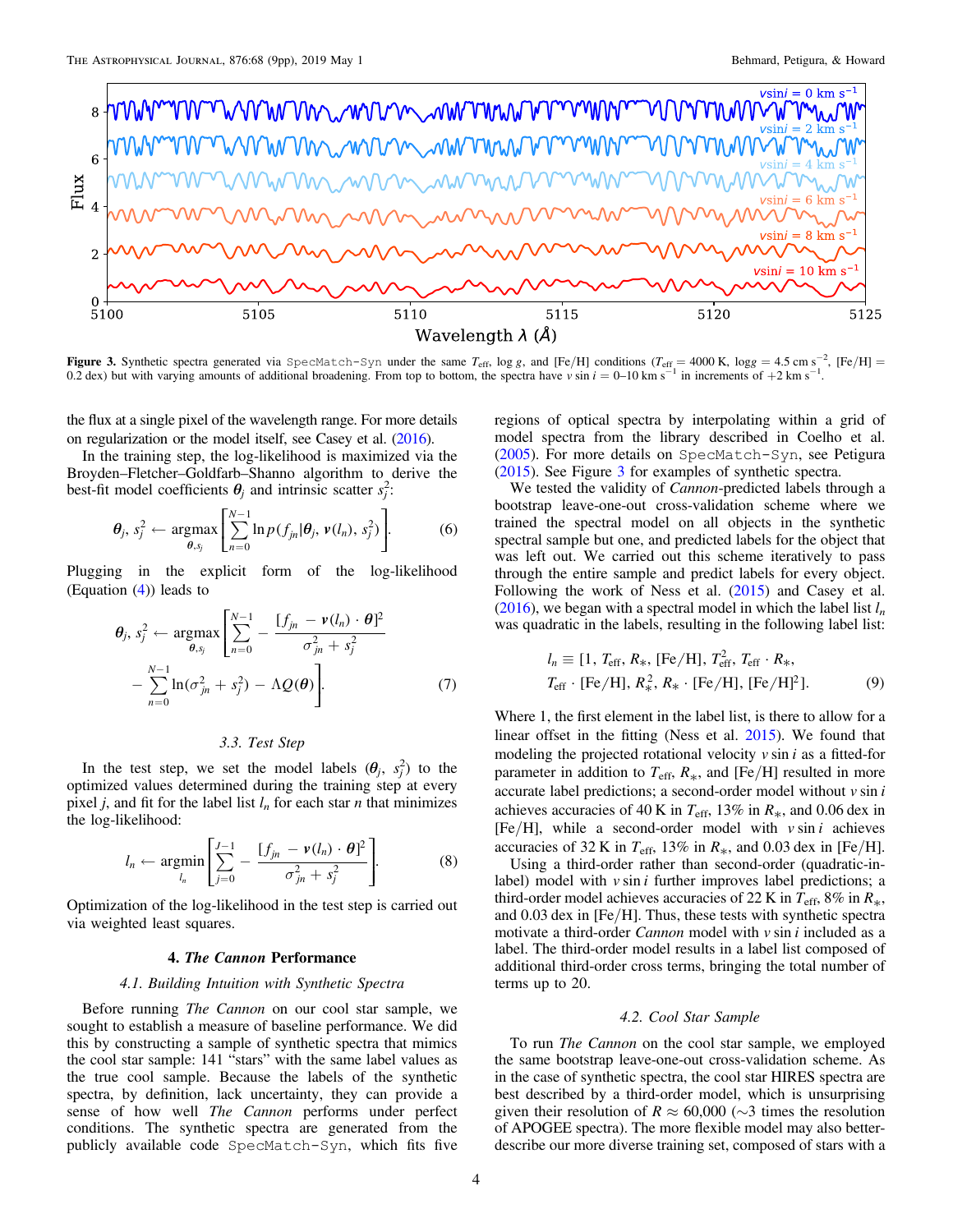

Figure 4. Spectrum of GL896A overlaid with the Cannon model before augmenting the library with broadened copies of the spectra (top), and after (bottom). The true spectrum is plotted in black while the *Cannon* models are plotted in blue.

wider  $T_{\text{eff}}$  range (APOGEE stars are confined to  $T_{\text{eff}} =$ 3500–5500 K). A third-order model fitting for  $T_{\text{eff}}$ ,  $R_*$ , and [Fe/H] achieves precisions of 80 K in  $T_{\text{eff}}$ , 6% in  $R_*$ , and  $0.1$  dex in [Fe/H].

We found that *The Cannon* predicted anomalously poor label values for one source (GL896A). Upon inspection, we found that the spectrum of GL896A exhibits significantly broader features than any other source in our sample. Because GL896A is not well-represented in the training set, The Cannon is unable to construct a model that well-describes GL896A (Figure 4, top panel). While such fast rotators are rare among K and M dwarfs, the presence of this target indicates that our implementation of The Cannon must still take them into consideration. We modified our implementation by augmenting and diversifying the training set; we created  $x$  copies of each spectrum in the cool star sample (exploring different values of  $x$ ) to see which resulted in the best performance), and applied differential values of artificial broadening to simulate faster stellar rotation. Artificial broadening was carried out by convolving the spectra with a rotational-macroturbulent broadening kernel described in Hirano et al. ([2011](#page-7-0)).

In order for this scheme to work,  $v \sin i$  must be specified as a fitted-for label as in the tests with synthetic spectra. This is problematic because more than half of the cool stars do not have reported  $v \sin i$  values. We dealt with this by assigning all sources in the augmented sample a new label that describes general broadening, taken to be the FWHM of a Gaussian fitted to the spectral autocorrelation peaks (Figure 5). This resulted in better flux predictions for the spectrum of GL896A (Figure 4), and better label predictions overall. The most precise labels are achieved when the cool star sample is augmented by  $x = 5$ (five copies generated for each spectrum), and the copies are artificially broadened by  $0-5 \text{ km s}^{-1}$  as the cool star sample does not appear to include any significantly rapid rotators  $(v \sin i > 5 \text{ km s}^{-1})$ . We ultimately achieved precisions of 68 K in  $T_{\text{eff}}$ , 5% in  $R_*$ , and 0.08 dex in [Fe/H] (Figure [6,](#page-5-0) left panel, and verified that these label predictions vary within the reported precisions for different Cannon runs. While it may seem surprising that The Cannon achieves better predictions in  $R_{*}$ 



Figure 5. Autocorrelation functions of spectra displayed in Figure [3,](#page-3-0) marked by dotted lines. The overlaid Gaussian fits are displayed by dashed lines.

for empirical spectra compared to synthetic spectra (5% versus 8% in  $R_{*}$ ), it should be noted that the synthetic spectra may not accurately reflect the input  $R_*$  values as a conversion to log g was required, which in turn required  $M_*$ . We do not have  $M_*$ values for the cool star sample, and instead assumed a linear relationship between  $R_*$  and  $M_*$  ( $M_* / M_{\odot} = R_* / R_{\odot}$ ) to obtain mass estimates. This is a valid approximation for the main sequence, but is not perfect.

Because of the large number of terms in our model, we considered overfitting to be a potential issue. That is, overly precise modeling of the training set flux may lead to less accurate label predictions. To address this, we added regularization to our Cannon model and assessed whether label prediction improved. We explored a grid of regularization strengths from  $\Lambda = 10^{-6}$  to  $\Lambda = 10^2$  uniform in log space. We found that no matter the regularization strength, adding regularization to the model always resulted in less precise label predictions. It is possible that regularization does not lead to better predictions for the three labels ( $T_{\text{eff}}$ ,  $R_*$ , and [Fe/H]) we are considering because all of these labels affect the flux at each wavelength point. Thus, we do not benefit from regularization that encourages sparsity (L1, encourages the model coefficients to go to zero). L1 regularization may lead to better label predictions if we expand our label set to include elemental abundances, but that is beyond the scope of this study.

# 4.3. Performance at Low S/N

To investigate the effect of photon shot noise on the precision of label predictions made with The Cannon, we carried out the same procedure employed by Yee et al. ([2017](#page-8-0)) for the empirical spectroscopic tool SpecMatch-Emp; we isolated a subset of 20 stars from the cool star sample with  $S/N > 160/p$ ixel and degraded their spectra by injecting Gaussian noise to simulate target S/N values of 120, 100, 80, 60, 40, 20, and 10 per pixel. We generated 20 S/N-degraded spectra for each spectrum in the subset and S/N target value, then compared the precision of the Cannon label predictions for the degraded spectra with those of the original  $S/N > 160/$ pixel spectra, which we took as ground truth. The results are summarized in Figure [7](#page-6-0).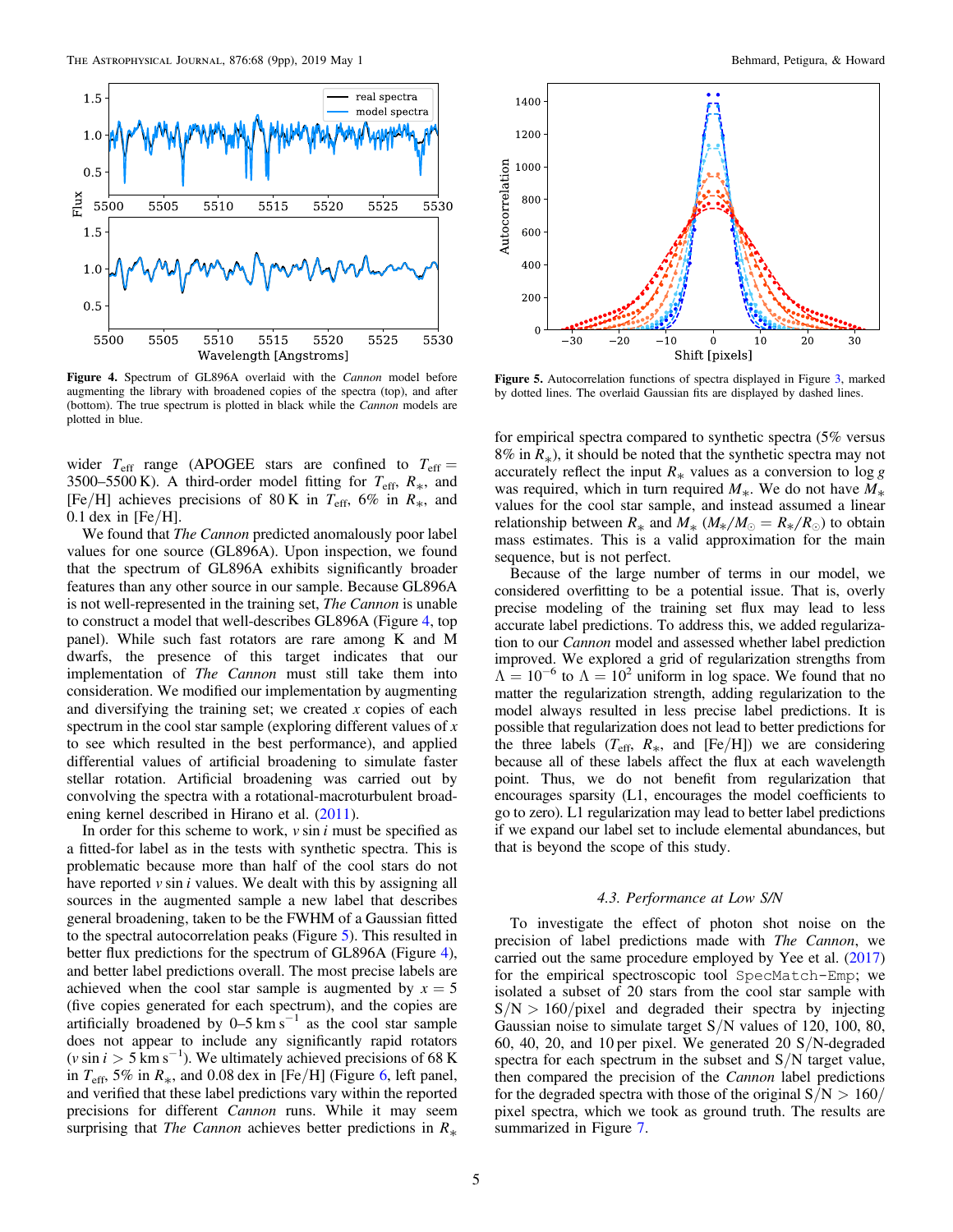<span id="page-5-0"></span>

Figure 6. Comparison of the cool star sample library labels with the Cannon-predicted labels ( $T_{\rm eff}, R_{\ast}$ , and [Fe/H]). In the left panel plots, the black points represent the library labels and the red lines represent the Cannon labels. The right panel plots display the label residuals, with the red lines denoting possible trends. We note that the slope values of these linear trends are much lower than those of residuals from labels predicted via techniques that make use of empirical spectral libraries (Yee et al. [2017](#page-8-0)).

As expected, lower  $S/N$  leads to larger median scatter in label predictions made with *The Cannon*. However, the median scatter at  $S/N = 10/p$ ixel is still low, with 3.5 K in  $T_{\text{eff}}$ , 0.4% in  $R_{*}$ , and 0.006 dex in [Fe/H]. This demonstrates that The Cannon is quite robust, even at low  $S/N$  values. This performance is better than that achieved by SpecMatch-Emp, which has median scatter values at  $S/N = 10$ /pixel of 10.4 K in  $T_{\rm eff}$ , 1.7 % in  $R_*$ , and 0.008 dex in [Fe/H] (Yee et al. [2017](#page-8-0)), though it should be noted that SpecMatch-Emp conducted this test with stars spanning the HR diagram while our sample is  $T_{\text{eff}}$ -limited.

Motivated by the small observed scatter in  $[Fe/H]$ , we attempted to estimate the minimum change in [Fe/H] that is theoretically detectable. To do so, we considered the difference between two spectra corresponding to stars with slightly different metallicities ( $\Delta$ [Fe/H]). We defined a quantity S that relates three quantities:  $\Delta$ [Fe/H]; the derivative of the spectrum with changing metallicity,  $\delta f / \delta$  [Fe/H]; and the flux uncertainty  $\sigma_f$ . S can be thought of as analogous to S/N. For the jth pixel, the relation is

$$
S_j = \frac{\left(\frac{\delta f}{\delta[\text{Fe/H}]}\right)_j \Delta[\text{Fe/H}]}{\sigma_{f,j}}.
$$
 (10)

This equation can be rewritten as

$$
S_j = \frac{\left(\frac{\delta f}{\delta[\text{Fe/H}]}\right)_j \Delta[\text{Fe/H}]}{c_j \langle \sigma_f \rangle}, \tag{11}
$$

where  $\langle \sigma_f \rangle$  is the average flux uncertainty and  $c_i$  is directly related to the blaze function. The total  $S$  (summing over pixels) of the metallicity measurement can be written as

$$
S = \sqrt{\sum_{j} (S_{j})^{2}}
$$
  
=  $\frac{\Delta [\text{Fe/H}]}{\langle \sigma_{f} \rangle} \sqrt{\sum_{j} \left[ \left( \frac{\delta f}{\delta [\text{Fe/H}]} \right) / c_{j} \right]^{2}}$ . (12)

Rearranging terms to solve for the minimum theoretically detectable change in metallicity yields

$$
\Delta[\text{Fe/H}] = S\langle \sigma_f \rangle \Bigg/ \sqrt{\sum_j \Biggl[ \Biggl( \frac{\delta f}{\delta[\text{Fe/H}]}\Biggr) / c_j \Biggr]^2}.
$$
 (13)

A metallicity change is detectable at  $1\sigma$  if  $S = 1$ . For an  $S/N = 10$ /pixel as considered above, i.e.,  $\langle \sigma_f \rangle = 0.1$ , we find  $\Delta$ [Fe/H] = 0.001 dex. This is much smaller than the median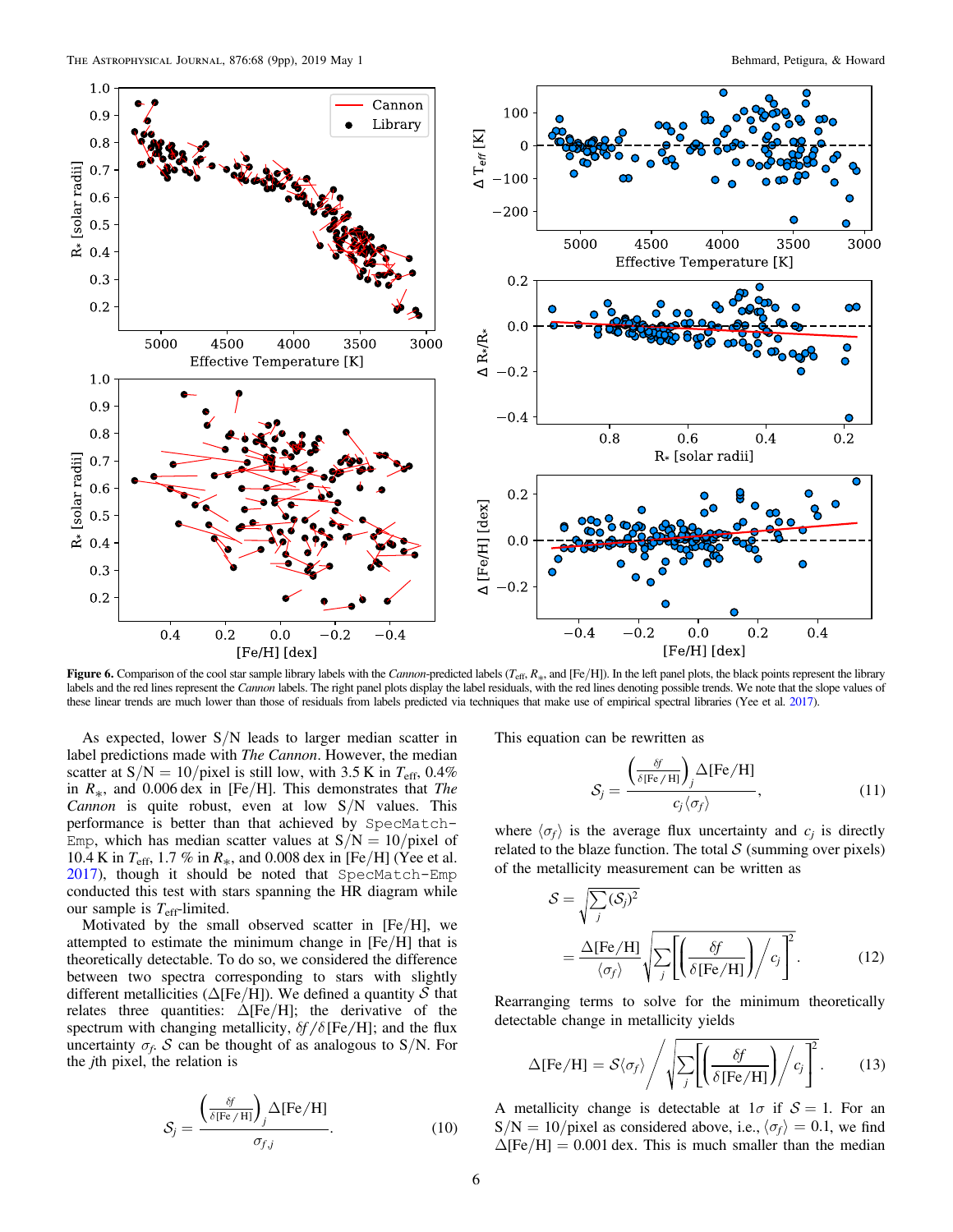<span id="page-6-0"></span>

Figure 7. Log-log plots showing the median scatter of *Cannon*-derived labels as a function of both S/N and resolution. Each colored block within the subplots represents the median rms difference in  $T_{\text{eff}}$  (top),  $R_*$  (middle), and [Fe/H] (bottom) predictions from the cool star subset with spectra satisfying  $S/N > 160$ /pixel when degraded to lower S/N and resolution. The median rms difference is also explicitly provided within each block in units of K ( $T_{\text{eff}}$ ), solar radii  $(R_*)$ , and dex ([Fe/H). The median scatter increases as the S/N and resolution decreases, which is representative of the effect photon shot noise and lower resolution would have on the precision of Cannon label predictions for HIRES spectra.

scatter in [Fe/H] predictions made with *The Cannon* at  $S/N =$ 10/pixel (0.006 dex). Therefore, the sensitivity of The Cannon lies within theoretical bounds.

# 4.4. Performance at Low Spectral Resolution

While HIRES spectra are observed at  $R \approx 60,000$ , many large spectroscopic surveys are observed at lower spectral resolutions. Thus, it is valuable to quantify how spectral resolution affects the accuracies of label predictions with The Cannon. We expected performance to decrease as spectral resolution decreases because lines will blend together, resulting in less spectral information for The Cannon to work with.

To investigate spectral resolution dependence, we followed the same procedure used for the  $S/N$  degradation test; we used the same subset of 20 stars with  $S/N > 160$  and simulated lower resolution by convolving their spectra with a Gaussian kernel. We again treated the label predictions of the original high-resolution ( $R \approx 60,000$ ) spectra as ground truth. We simulated spectra with target resolution values of  $R = 50,000$ , 40,000, 30,000, 20,000, 10,000, 7500, and 5000. The results are summarized in Figure 7, which also illustrates how the precisions of label predictions are affected when both S/N and resolution are degraded.

As in the case of degraded  $S/N$ , the accuracy of *Cannon* label predictions decrease with spectral resolution. At  $R = 30,000$ , median scatter in the labels is  $6.7 \text{ K}$  in  $T_{\text{eff}}$ ,  $0.2\%$  in  $R_*$ , and 0.009 dex in [Fe/H]. This performance is better than that of SpecMatch-Emp's at equivalent resolution, with median scatter values of 10.1 K in  $T_{\text{eff}}$ , 1.3% in  $R_*$ , and 0.014 dex in  $[Fe/H]$  (Yee et al. [2017](#page-8-0)).

The Cannon also exhibits a much slower reduction in label accuracy as resolution continues to decrease; at  $R = 5000$ , the median scatter in *Cannon* predictions is 24.1 K in  $T_{\text{eff}}$ , 4.7% in  $R_*$ , and 0.026 dex in [Fe/H], while SpecMatch-Emp's is 962 K in  $T_{\text{eff}}$ , 228% in  $R_*$ , and 0.094 dex in [Fe/H] (Yee et al. [2017](#page-8-0)). This suggests that *The Cannon* would be a favorable method for predicting labels for spectra from many large, lower resolution spectroscopic surveys (e.g., SEGUE (Beers et al. [2006](#page-8-0)),  $R \approx 2000$ , RAVE (Steinmetz et al. 2006),  $R \approx 7000$ , LAMOST (Newberg et al. [2012](#page-7-0)),  $R \approx 1800$ ).

# 4.5. Performance with Label Errors

To investigate the effect of errors in the library labels on predictions made with The Cannon, we followed the same procedure used for the S/N and resolution degradation tests; we used the same subset of 20 stars with  $S/N > 160$  and injected Gaussian noise into the labels to simulate additional uncertainty up to  $1 \times$  the achievable precisions (68 K in  $T_{\text{eff}}$ , 5% in stellar radius  $R_*$ , and 0.08 dex in [Fe/H]). We found that the labels are quite robust to realistic random noise in the library labels; adding  $1 \times$  uncertainty leads to an increase in label prediction uncertainties of 22 K in  $T_{\text{eff}}$ , 4% in  $R_*$ , and 0.06 dex in [Fe/H]. The results are summarized in Table [1](#page-7-0).

It is worth noting that the scatter in Cannon-predicted values of  $T_{\text{eff}}$  is lower than the original label uncertainty by more than 50%, suggesting that in the limit of a very large library with labels containing a certain amount of random noise, The Cannon can derive a model that yields a higher  $T_{\text{eff}}$  precision compared to that of the library spectra. We note that this result is insensitive to zero-point offsets; it is not possible to bootstrap to higher label precisions using The Cannon.

#### 5. Discussion

We evaluated how well The Cannon, a data-driven spectroscopic tool, is able to predict stellar labels for cool stars  $(T_{\text{eff}} = 3000 - 5200 \text{ K})$  given high-resolution spectra. With adjustments to the spectral training set, it achieves precisions of 68 K in  $T_{\text{eff}}$ , 5% in  $R_*$ , and 0.08 dex in [Fe/H]. Unlike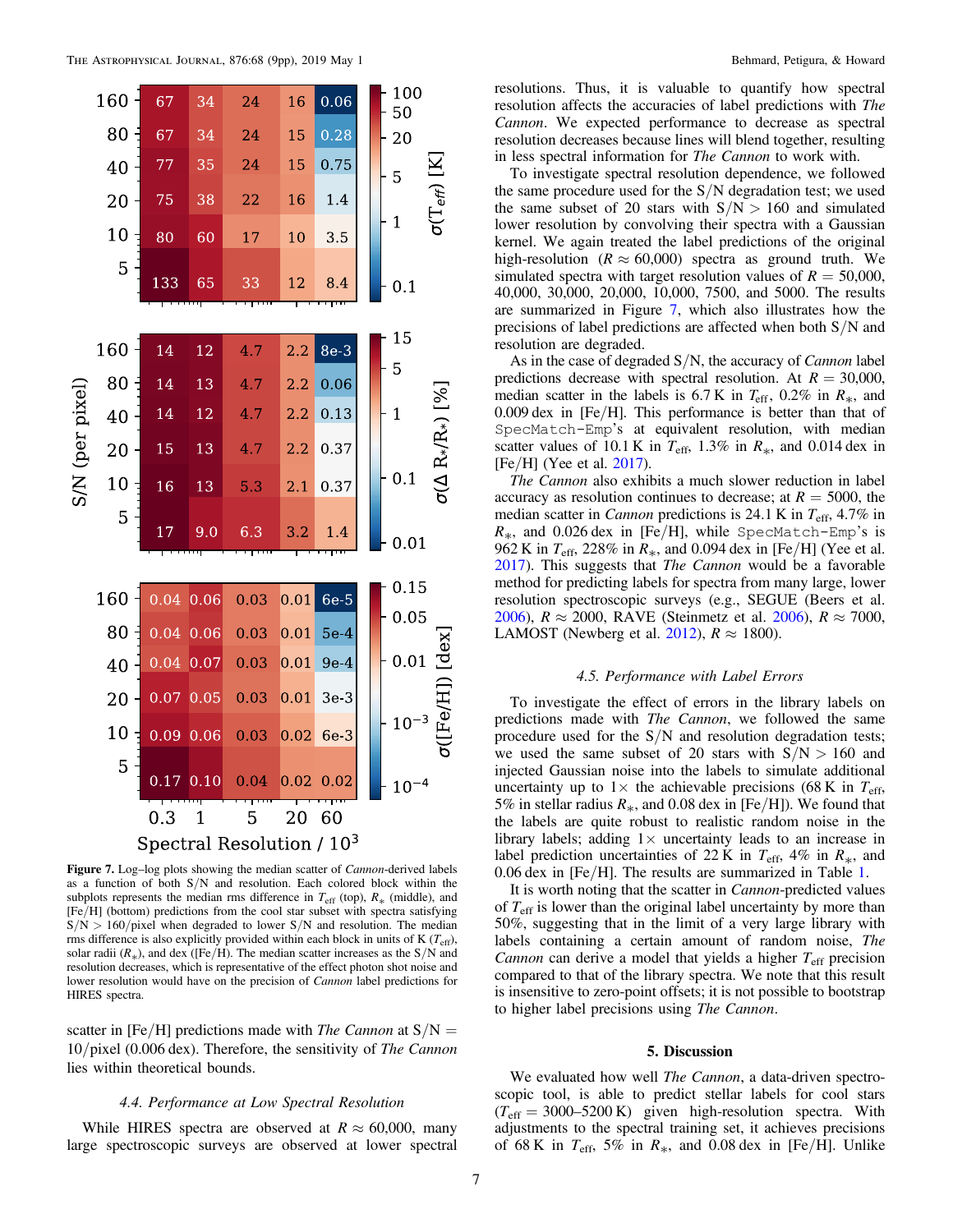<span id="page-7-0"></span>Table 1 Median rms Scatter in All Cannon-derived Labels after Adding  $1 \times$  the Amount of Uncertainty to All Labels

| <b>Added Uncertainty</b><br>$(T_{\rm eff}, R_*,$ [Fe/H]) | $\sigma(T_{\rm eff})$<br>K | $\sigma(\Delta R_*/R_*)$<br>$\%$ | $\sigma$ ([Fe/H])<br>dex |
|----------------------------------------------------------|----------------------------|----------------------------------|--------------------------|
| 68 K                                                     | 22                         |                                  | 0.02                     |
| 5% $R_*$                                                 | 17                         |                                  | 0.02                     |
| $0.08$ dex                                               | 10                         |                                  | 0.06                     |

traditional spectroscopic modeling techniques, The Cannon does not rely on stellar models that struggle to reproduce the complexities of cool star spectra. Rather, as a data-driven method, The Cannon's performance improves as the input spectra become more information-rich.

In the case of spectra with perfect labels (no uncertainty) as simulated with synthetic spectra, The Cannon achieves label accuracies of 22 K in  $T_{\text{eff}}$ , 8% in  $R_*$ , and 0.03 dex in [Fe/H]. The Cannon generally makes better label predictions for synthetic spectra because the labels of real spectra include uncertainties that are endemic to the catalogs from which the cool star sample originates. These catalogs are described in von Braun et al. ([2014](#page-8-0)), Mann et al. (2015), Brewer et al. (2016), and Yee et al. ([2017](#page-8-0)), and present labels derived from a combination of modified SME (Brewer et al. 2015), photometry, parallaxes, interferometry, and empirical relations between the labels and EWs of spectral features. Each of these techniques have associated uncertainties, resulting in less precise label predictions with The Cannon when compared to the case of spectra with perfect labels.

Compared to current synthetic spectral techniques (SME, MOOG, etc.), The Cannon is better suited for predicting the labels of cool stars. While the latest iterations of spectral synthesis codes model cool stars more successfully than initial versions with additions such as more accurate radiative transfer algorithms, equations of state, and larger line lists, they still lack complete sets of molecular line opacities and sufficient constraints to fully disentangle the effects of  $T_{\text{eff}}$ , log g, and abundances (e.g., Bean et al. 2006; Piskunov & Valenti [2017](#page-8-0)).

It is more appropriate to compare *The Cannon* to other data-based techniques such as SpecMatch-Emp, a labelpredicting spectroscopic tool developed by Yee et al. ([2017](#page-8-0)) that utilizes an empirical spectral library. While SpecMatch-Emp achieves accuracies of 70 K in  $T_{\text{eff}}$ , 10% in  $R_*$ , and 0.12 dex in [Fe/H] for stars of spectral types  $\sim$ K4 and later, these label predictions are slightly worse than those achieved by The Cannon. In addition, the residuals from label predictions with SpecMatch-Emp display linear trends where residuals are more negative for larger values in the label space, and more positive for smaller values in the label space (Yee et al. [2017](#page-8-0)). These trends are partly explained by considering that the empirical spectral library spans a finite region (convex hull of the label values), and is inclined to pull spectral predictions at the edge of the region toward the center. While the residuals from label predictions with The Cannon also display slight linear trends, they are less pronounced and constitute a smaller source of systematic error (Figure [6,](#page-5-0) right panel). This is because the choice of flux model coefficient values allows for some extrapolation outside the finite region spanned by the training set.

While *The Cannon* is a powerful tool for spectroscopic characterization, it has a number of drawbacks. For example,

by individually treating each pixel within the spectral wavelength range, it assumes no covariance between flux values of any pixels. However, multiple spectral features can be affected by a single label, such as a particular elemental abundance or ionization state. This motivates converting The Cannon into a fully Bayesian framework through the inclusion of priors such as line lists to address covariance of different spectral features, or known correlations between labels such as the Stefan–Boltzman relation.

Although L1 regularization does not improve cool star label predictions for  $T_{\text{eff}}$ ,  $R_{*}$ , and [Fe/H], L2 regularization may be better suited to such cases where labels do not include large sets of elemental abundances as L2 regularization does not encourage model coefficients to go to zero as rapidly. However, we are also interested in eventually using The Cannon to predict elemental abundances, in which case L1 regularization may become a useful feature. For example, we are interested in comparing the  $C/O$  ratios of K and M dwarfs to the characteristics of planets they host as such volatile ratios can probe planet formation histories. Ultimately, we will use The Cannon to conduct large demographic studies of cool stars with HIRES spectra with the goal of establishing correlations between small, cool stars such as K and M dwarfs and the planets they host. This work has wide potential application given that many future exoplanet surveys are focused on cool stars such as M dwarfs.

We thank Andrew Casey (Monash U.), Anna Ho (Caltech), and Melissa Ness (MPIA) for many useful discussions regarding The Cannon. A.B. acknowledges funding from the National Science Foundation Graduate Research Fellowship under grant No. DGE1745301.

#### ORCID iDs

Aida Behmard @ [https:](https://orcid.org/0000-0003-0012-9093)//orcid.org/[0000-0003-0012-9093](https://orcid.org/0000-0003-0012-9093) Erik A. Petigura C[https:](https://orcid.org/0000-0003-0967-2893)//orcid.org/[0000-0003-0967-2893](https://orcid.org/0000-0003-0967-2893) An[d](https://orcid.org/0000-0001-8638-0320)rew W. Howard  $\bullet$  [https:](https://orcid.org/0000-0001-8638-0320)//orcid.org/[0000-0001-](https://orcid.org/0000-0001-8638-0320) [8638-0320](https://orcid.org/0000-0001-8638-0320)

# References

- Bean, J. L., Sneden, C., Hauschildt, P. H., Johns-Krull, C. M., & Benedict, G. F. 2006, [ApJ](https://doi.org/10.1086/508321), [652, 1604](http://adsabs.harvard.edu/abs/2006ApJ...652.1604B)
- Beers, T. C., Lee, Y., Sivarani, T., et al. 2006, MmSAI, [77, 1171](http://adsabs.harvard.edu/abs/2006MmSAI..77.1171B)
- Brewer, J. M., Fischer, D. A., Basu, S., Valenti, J. A., & Piskunov, N. 2015, [ApJ,](https://doi.org/10.1088/0004-637X/805/2/126) [805, 126](http://adsabs.harvard.edu/abs/2015ApJ...805..126B)
- Brewer, J. M., Fischer, D. A., Valenti, J. A., & Piskunov, N. 2016, [ApJS](https://doi.org/10.3847/0067-0049/225/2/32)[,](http://adsabs.harvard.edu/abs/2016ApJS..225...32B) [225, 32](http://adsabs.harvard.edu/abs/2016ApJS..225...32B)
- Casey, A. R., Hogg, D. W., Ness, M., et al. 2016, ApJ, submitted (arXiv:[1603.](http://arxiv.org/abs/1603.03040) [03040](http://arxiv.org/abs/1603.03040))
- Coelho, P., Barbuy, B., Meléndez, J., Schiavon, R. P., & Castilho, B. V. 2005, [A&A](https://doi.org/10.1051/0004-6361:20053511), [443, 735](http://adsabs.harvard.edu/abs/2005A&A...443..735C)
- Deen, C. P. 2013, [AJ,](https://doi.org/10.1088/0004-6256/146/3/51) [146, 51](http://adsabs.harvard.edu/abs/2013AJ....146...51D)
- Dotter, A., Chaboyer, B., Jevremović, D., et al. 2008, [ApJS](https://doi.org/10.1086/589654), [178, 89](http://adsabs.harvard.edu/abs/2008ApJS..178...89D)
- Henry, T. J., Jao, W.-C., Subasavage, J. P., et al. 2006, [AJ](https://doi.org/10.1086/508233), [132, 2360](http://adsabs.harvard.edu/abs/2006AJ....132.2360H)
- Hirano, T., Suto, Y., Winn, J. N., et al. 2011, [ApJ,](https://doi.org/10.1088/0004-637X/742/2/69) [742, 69](http://adsabs.harvard.edu/abs/2011ApJ...742...69H)
- Ho, A. Y. Q., Ness, M. K., Hogg, D. W., et al. 2017, [ApJ](https://doi.org/10.3847/1538-4357/836/1/5), [836, 5](http://adsabs.harvard.edu/abs/2017ApJ...836....5H)
- Howard, A. W., Johnson, J. A., Marcy, G. W., et al. 2010, [ApJ](https://doi.org/10.1088/0004-637X/721/2/1467), [721, 1467](http://adsabs.harvard.edu/abs/2010ApJ...721.1467H)
- Mann, A. W., Deacon, N. R., Gaidos, E., et al. 2014, [AJ](https://doi.org/10.1088/0004-6256/147/6/160), [147, 160](http://adsabs.harvard.edu/abs/2014AJ....147..160M)
- Mann, A. W., Dupuy, T., Muirhead, P. S., et al. 2017, [AJ,](https://doi.org/10.3847/1538-3881/aa7140) [153, 267](http://adsabs.harvard.edu/abs/2017AJ....153..267M)
- Mann, A. W., Feiden, G. A., Gaidos, E., Boyajian, T., & von Braun, K. 2015, [ApJ,](https://doi.org/10.1088/0004-637X/804/1/64) [804, 64](http://adsabs.harvard.edu/abs/2015ApJ...804...64M)
- Ness, M., Hogg, D. W., Rix, H.-W., Ho, A. Y. Q., & Zasowski, G. 2015, [ApJ](https://doi.org/10.1088/0004-637X/808/1/16)[,](http://adsabs.harvard.edu/abs/2015ApJ...808...16N) [808, 16](http://adsabs.harvard.edu/abs/2015ApJ...808...16N)
- Newberg, H. J., Carlin, J. L., Chen, L., et al. 2012, in ASP Conf. Ser. 458, Galactic Archaeology: Near-Field Cosmology and the Formation of the Milky Way, ed. W. Aoki et al. (San Francisco, CA: ASP), [405](http://adsabs.harvard.edu/abs/2012ASPC..458..405N)